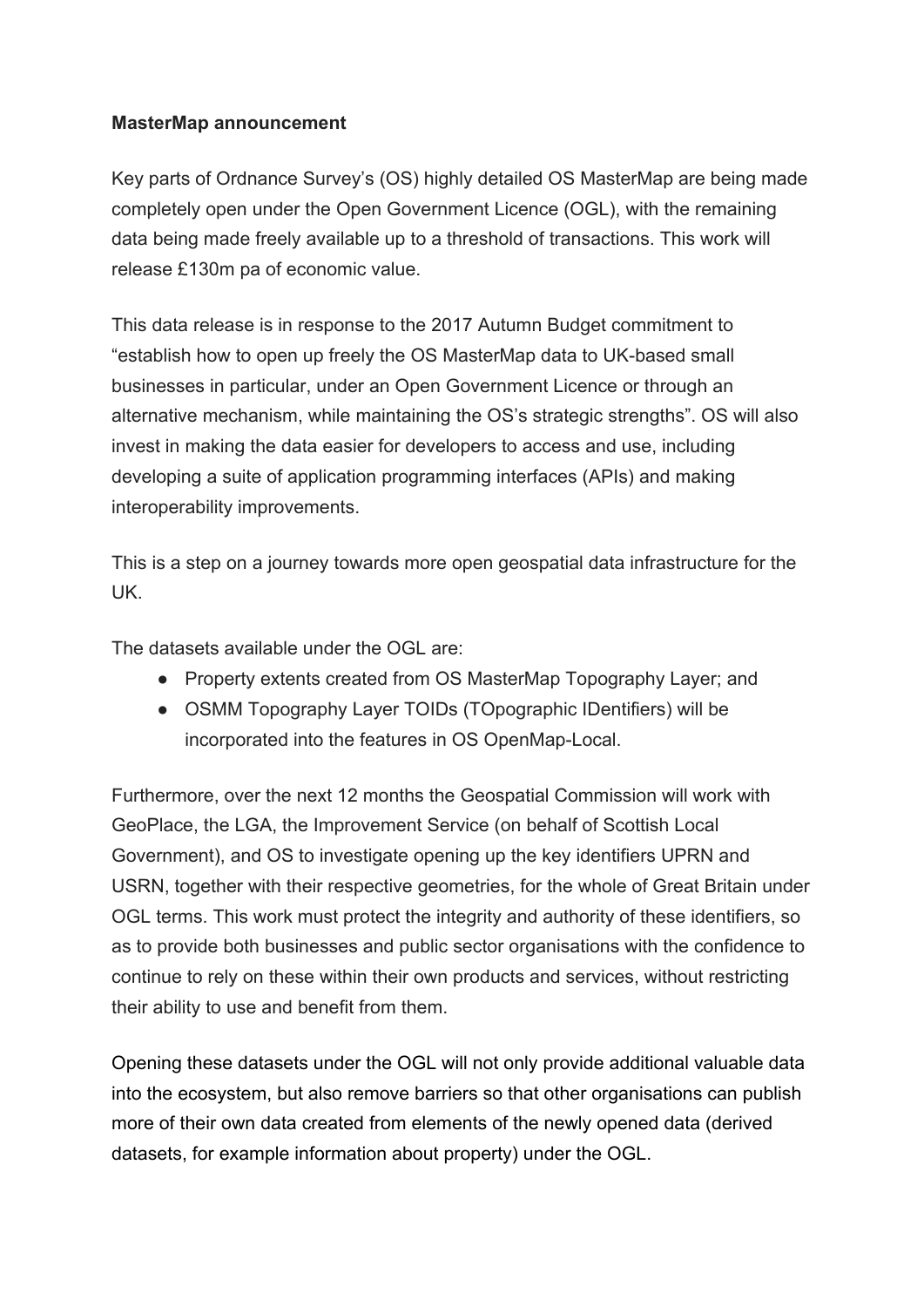New guidance will be released on using derived data from OS MasterMap, including supporting local authorities to understand how to publish more derived data as open data. The current range of licence options will also be simplified to make it easier for users to understand how they are able to use the data. This builds on OS's work since 2010 in releasing several datasets openly, and supporting initiatives such as its Geovation hubs.

The datasets that will be made available for free up to a threshold of transactions through the APIs are:

- OS MasterMap Topography Layer, including building heights and functional sites;
- OS MasterMap Greenspace Layer;
- OS MasterMap Highways Network;
- OS MasterMap Water Network Layer; and
- OS Detailed Path Network

OS MasterMap is the definitive and authoritative source of highly detailed geographic data of Great Britain. One of the reasons for opening OS MasterMap is to provide better access to the world leading, high quality data and maps that OS produces. The government will work with OS to ensure its sustainability and the continuing quality of its data.

Making OS MasterMap available in this way is based on addressing the barriers identified through user research with start-ups and small businesses in particular. This research with both current and potential users of OS MasterMap identified four major barriers to its use:

- Price (complexity and cost);
- Licensing (complexity and restrictiveness);
- Ease of use (discoverability, interoperability and mechanism of delivery); and
- Derived data (complexity and restrictiveness).

By addressing these barriers to use, these changes will enable businesses of all sizes to access not only OS's high quality data, but to also geospatial data more widely to unlock economic value. In particular: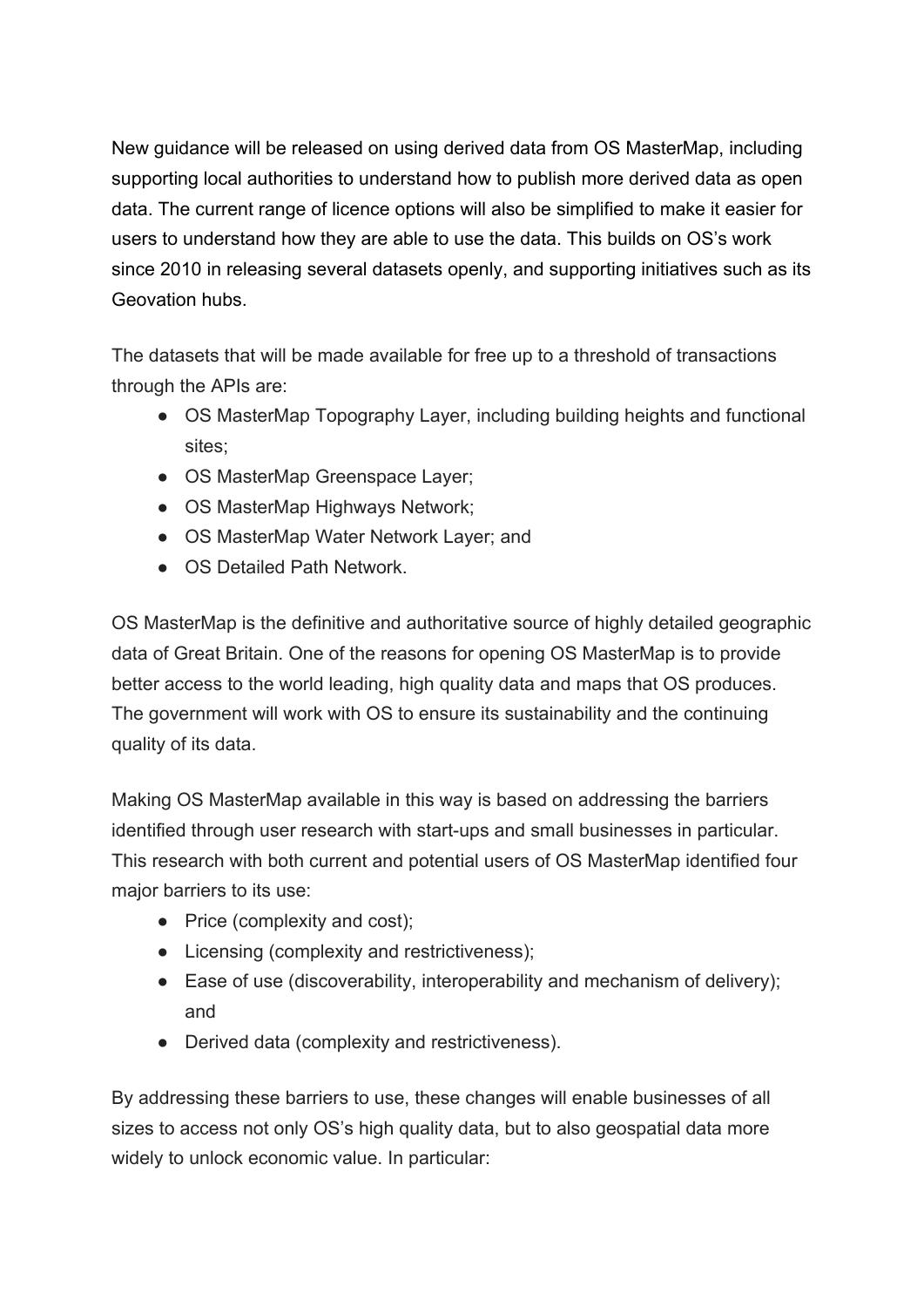- Significantly more geospatial data will be fully open for businesses and developers to use, free and without restriction;
- Start-ups will be able to deliver new products and services with the data using the free threshold;
- Some businesses will not need to pay at all for their use of OS data because of the use of the free threshold;
- New innovations will be possible in the housing market for example, this data will make it easier for property developers to identify potential development sites that aren't currently registered;
- New users will be able to understand the pricing structure for the data more easily following the OS changes removing uncertainty around cost of use; and
- An improved errors and omissions tool and reporting process, and publication of data in additional formats will further improve the quality of the data and its ease of use.

OS MasterMap data already supports emerging technologies such as drones and autonomous vehicles, increasingly important drivers of economic growth. As a priority the Geospatial Commission will look at how geospatial data, platforms and technologies can best be developed to further support these emerging technologies. This will include market analysis of the emerging geospatial and mapping markets, and provide new evidence on which to base any future decisions about how this data is maintained, shared and used.

## Budget commitment

The UK has some of the best geospatial data in the world, and much of it is held by public bodies. The potential economic value of this data is huge. To maximise the growth of the digital economy and consolidate the UK's position as the best place to start and grow a digital business, the government will establish a new Geospatial Commission to provide strategic oversight to the various public bodies who hold this data. To further boost the digital economy, the government will work with the Ordnance Survey (OS) and the new Commission, by May 2018, to establish how to open up freely the OS MasterMap data to UK-based small businesses in particular, under an Open Government Licence or through an alternative mechanism, while